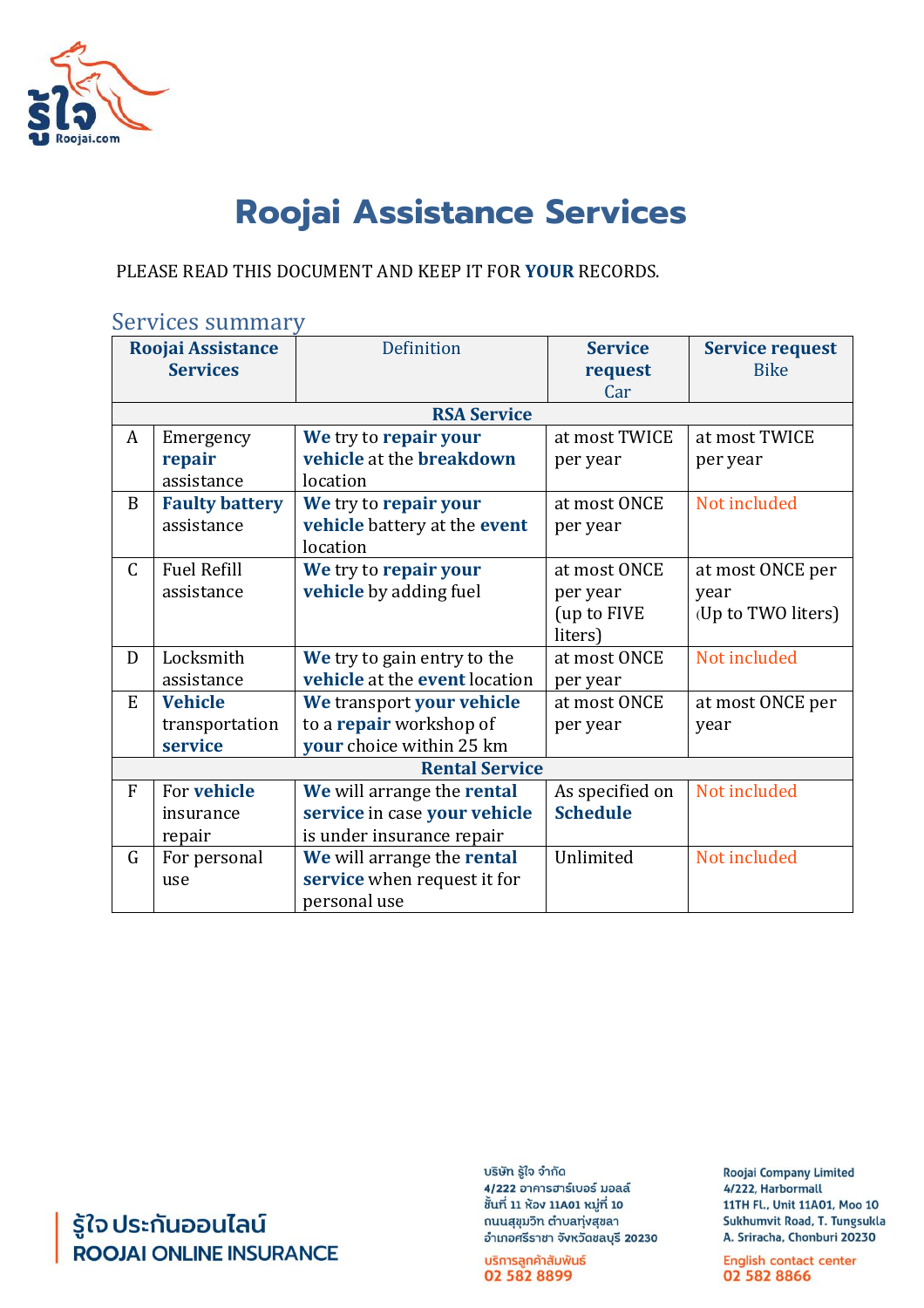

### Important information

**Your Roojai Assistance Service** product consists of:

- 1. Contract One contract between **you** and **Roojai**. A **service** fee is payable for this contract which will be made clear to **you** in advance.
- This contract contains terms and conditions for multiple items. Each of which has its specific terms and conditions which are stated in its own section, and throughout the contract, where stated specifically.
- 2. **Schedule** detailing the **services** chosen and the **service** fee. These details will be made clear in advance of purchase and the **schedule** will be provided to **you** by **Roojai** following the purchase.
- This **service** is only available for those who have purchased a voluntary motor **insurance** product with **Roojai**.
- Although this **service** is sold in conjunction with a voluntary car **insurance** product, this contract is standalone. **Roojai** and **you** are the only contracting parties to this contract.
- Cancellation of the voluntary car **insurance** product associated with this **service** will also automatically cancel this contract.

#### If any **RSA event** arises, please provide **us** with:

1. **Your** name and **Roojai Assistance Service** contract reference number;

2. The **vehicle**'s make, model and registration number;

3. The exact location of the **vehicle** - the road **you** are on or the nearest road junction:

4. The number of the phone **you** are using; and

5. The cause of the **RSA event**, if **you** know it.

If you would like to request for a **rental service**, please provide **us** with:

- 1. **Your** name and **Roojai Assistance Service** contract reference number;
- 2. The number of the phone **you** are using;
- 3. The section of your **service request**; and
- 4. The exact location for the delivery and return of rental car.

Remark:

- 1. Please let **us** know if **you** have called **us** but manage to get going before **we**  arrive;
- 2. **We** will only provide **services** if **we** arranged help, so please do not go directly to a **workshop**, other roadside assistance service, or a **car rental company**.

รู้ใจประกันออนไลน์ **ROOJAI ONLINE INSURANCE**  บริษัท รู้ใจ จำกัด 4/222 อาคารฮาร์เบอร์ มอลล์ ชิ้นที่ 11 ห้อง 11A01 หมู่ที่ 10 ถนนสุขุมวิท ตำบลทุ่งสุขลา อำเภอศรีราชา จังหวัดชลบุรี 20230

บริการลูกค้าสัมพันธ์ 02 582 8899

**Roojai Company Limited** 4/222. Harbormall 11TH Fl., Unit 11A01, Moo 10 Sukhumvit Road, T. Tungsukla A. Sriracha, Chonburi 20230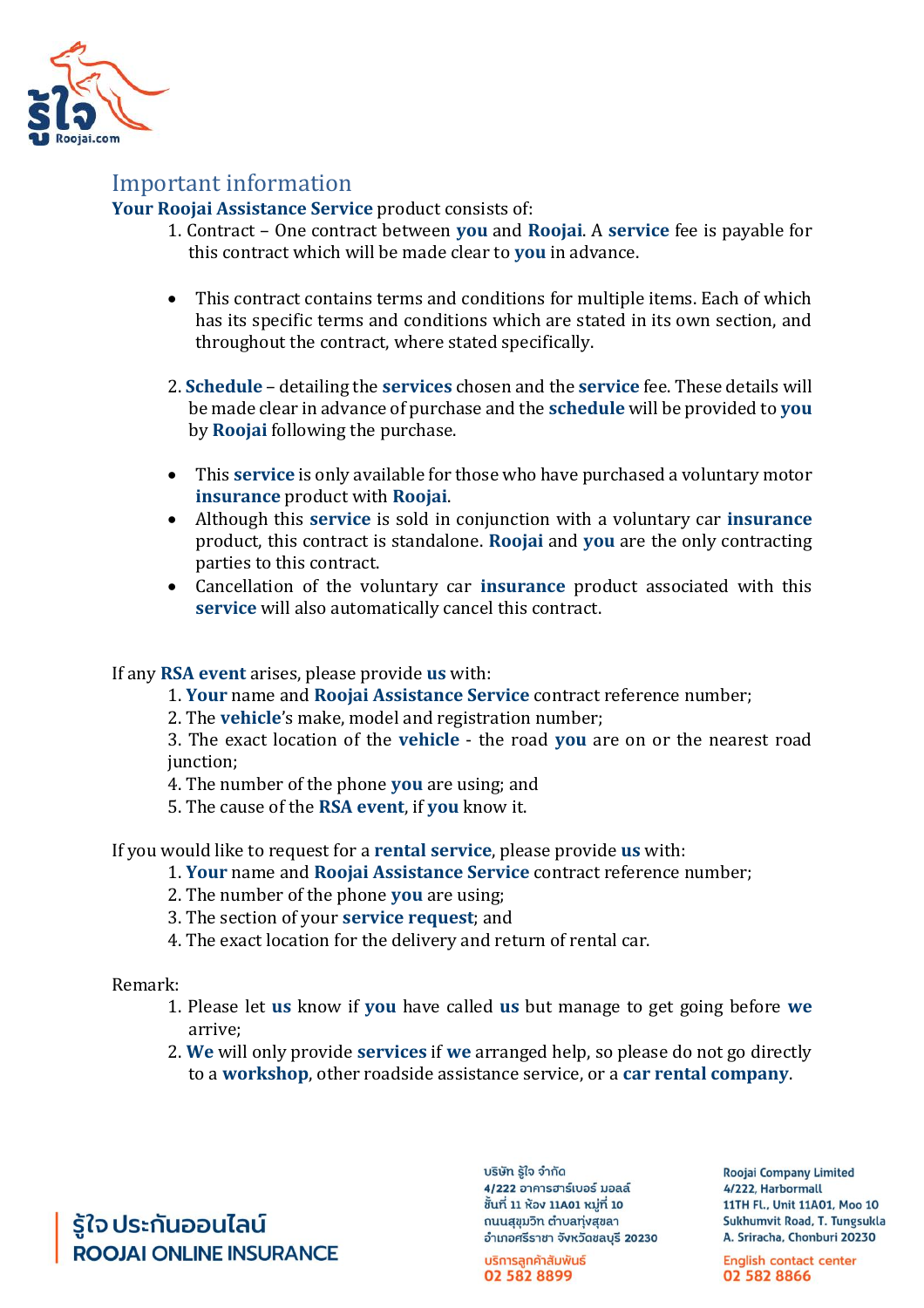

### How to contact **us**  Request for a **service**

You submit your **service request** for **Roojai assistance service** every day at any time at 02-582-8844 (Thai) and 02-582-8866 (English)

Alternatively, **you** can report an **RSA event** using the **Roojai** mobile app. Search "**Roojai**" in App Store for iOS or Play Store for Android and download **our** app for free.

#### Other customer **services**

For other queries, please visit **our** website at https://www.roojai.com or contact **our**  customer services team on 02-582-8844 (Thai) and 02-582-8866 (English).

Call charges may apply. Please check with **your** telephone provider. Text messages are charged at **your** standard network rate. **We** will not pay for the cost of making or receiving telephone calls. **Our** calls are monitored and/or recorded.

Should there be any changes to **your** contact information, please kindly notify **us** of such changes.

# รู้ใจ ประกันออนไลน์ **ROOJAI ONLINE INSURANCE**

บริษัท รู้ใจ จำกัด 4/222 อาคารฮาร์เบอร์ มอลล์ ชิ้นที่ 11 ห้อง 11A01 หมู่ที่ 10 ถนนสุขุมวิท ตำบลทุ่งสุขลา อำเภอศรีราชา จังหวัดชลบุรี 20230

บริการลูกค้าสัมพันธ์ 02 582 8899

**Roojai Company Limited** 4/222, Harbormall 11TH Fl., Unit 11A01, Moo 10 Sukhumvit Road, T. Tungsukla A. Sriracha, Chonburi 20230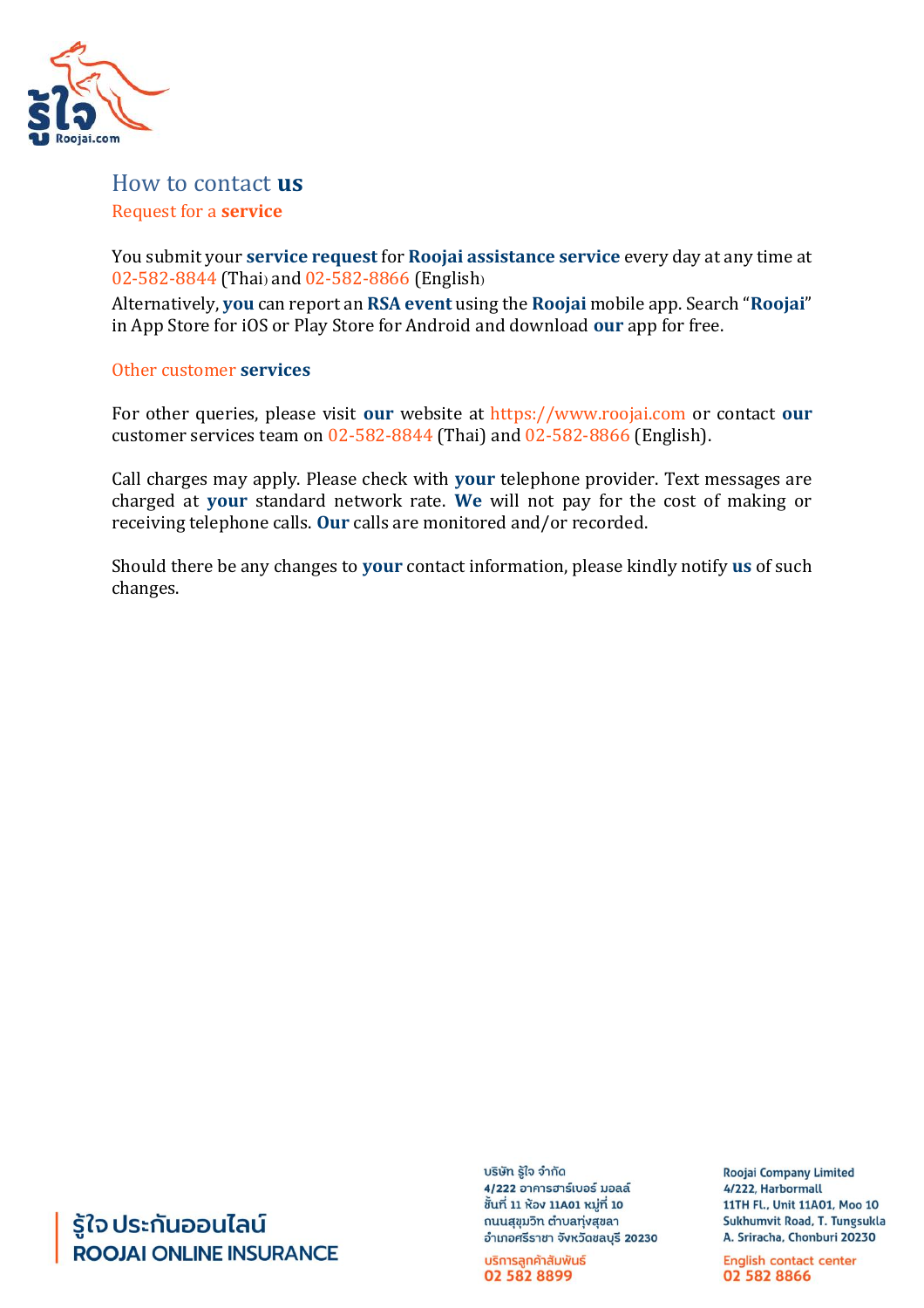

# **Roojai Assistance Service Contract**

### Important information about your contract

- This contract is intended to offer various services depending on **your** purchase. The **services** can be relating to the immobilization of **vehicles** due to an **RSA event** and/or car **rental service**.
- Unless stated specifically otherwise, there are general conditions set out on page 13 that apply to all sections. There are also specific conditions that are set out in each section and throughout the contract. **You** must meet all of these conditions.
- All **requests** for **service** must be made directly to **us** as per the instructions in the How to contact **us** section on page 2.
- In case of **RSA service**, the **services** specified in this contract apply to the **vehicle**  listed on **your schedule**, irrespective of who is driving the **vehicle**.
- In case of **rental service, Roojai** is just an intermediary who arranges the **rental service.** While **we** are a contracting party under this contract, **you** are the only contract party to an agreement with a **car rental company.** Hence, **you** are solely responsible to any expenses or damages arising out of the use of **rental service**. might A deposit might be requested for the use of **rental service**. Other terms and conditions of **your car rental company** apply.
- Any words in bold appearing throughout this document have a specific meaning which **we** explain in the Definition of words section on page 18.

# **Contract Period**

- If **you** purchase the **services** before 00:00 hours on the **start date** shown on **your schedule**, the contract will start at 00:00 hours on the **start date**.
- If **you** purchase the **services** after 00:00 hours on the **start date** shown on **your schedule**, the contract will start at 00:00 hours on the day after **you** purchase the **services**.
- The contract will end at 23:59 hours on the **end date** shown on **your schedule**.

# **Service** conditions

**Services** will be provided under this contract subject to limits on:

1. When a **service request** can be made: Section A-E

รู้ใจ ประกันออนไลน์ **ROOJAI ONLINE INSURANCE**  บริษัท รู้ใจ จำกัด 4/222 อาคารฮาร์เบอร์ มอลล์ ชิ้นที่ 11 ห้อง 11A01 หมู่ที่ 10 ถนนสุขุมวิท ตำบลทุ่งสุขลา อำเภอศรีราชา จังหวัดชลบุรี 20230

บริการลูกค้าสัมพันธ์ 02 582 8899

**Roojai Company Limited** 4/222. Harbormall 11TH Fl., Unit 11A01, Moo 10 Sukhumvit Road, T. Tungsukla A. Sriracha, Chonburi 20230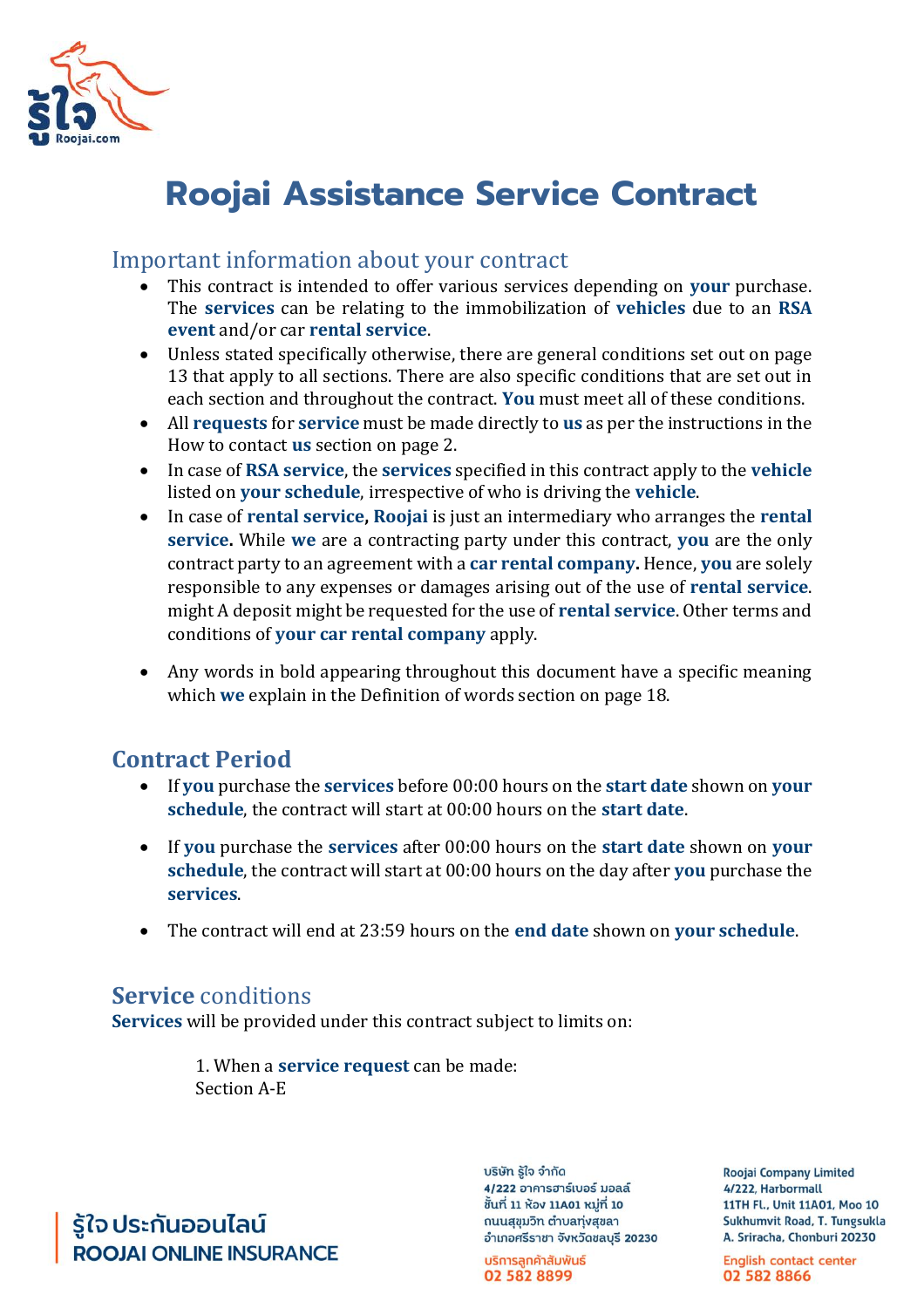

- a. no **service request** is permitted if the **RSA event** occurred prior to purchasing an **RSA service**; and
- b. no **service request** is permitted if the **RSA event** occurred prior to the **start date** of the contract.

Section F-G

- a. no **service request** is permitted if **you** want to use the **service** before purchasing a **rental service**; and
- b. no **service request** is permitted if **you** want to use the **service** before to the **start date** of the contract.

2. The number of **requests** for **service** that can be made per **contract period**: Section A-E

a. There is a maximum number of **service requests** which can be made for each respective **RSA service** as specified in **your schedule**.

#### Section F-G

a. There is no maximum number of **service requests** nor the maximum number of days to use a **rental service** under this section. However, One day of **rental service** might not be 24 hours, depending on the terms and conditions of **your rental company**.

### Reimbursement

If **you** pay for **services** yourself, **Roojai** will not reimburse them. All **service**s must be arranged and agreed by **Roojai**, and **Roojai** will pay for any agreed **service** directly.

### Additional **services**

**Roojai** may be able to offer **services** which are not included in this contract for an additional charge. This will be agreed with **you** before the additional **service** is provided.

รู้ใจ ประกันออนไลน์ **ROOJAI ONLINE INSURANCE**  บริษัท รู้ใจ จำกัด 4/222 อาคารฮาร์เบอร์ มอลล์ ชั้นที่ 11 ห้อง 11A01 หมู่ที่ 10 ถนนสุขุมวิท ตำบลทุ่งสุขลา อำเภอศรีราชา จังหวัดชลบุรี 20230

บริการลูกค้าสัมพันธ์ 02 582 8899

**Roojai Company Limited** 4/222. Harbormall 11TH Fl., Unit 11A01, Moo 10 Sukhumvit Road, T. Tungsukla A. Sriracha, Chonburi 20230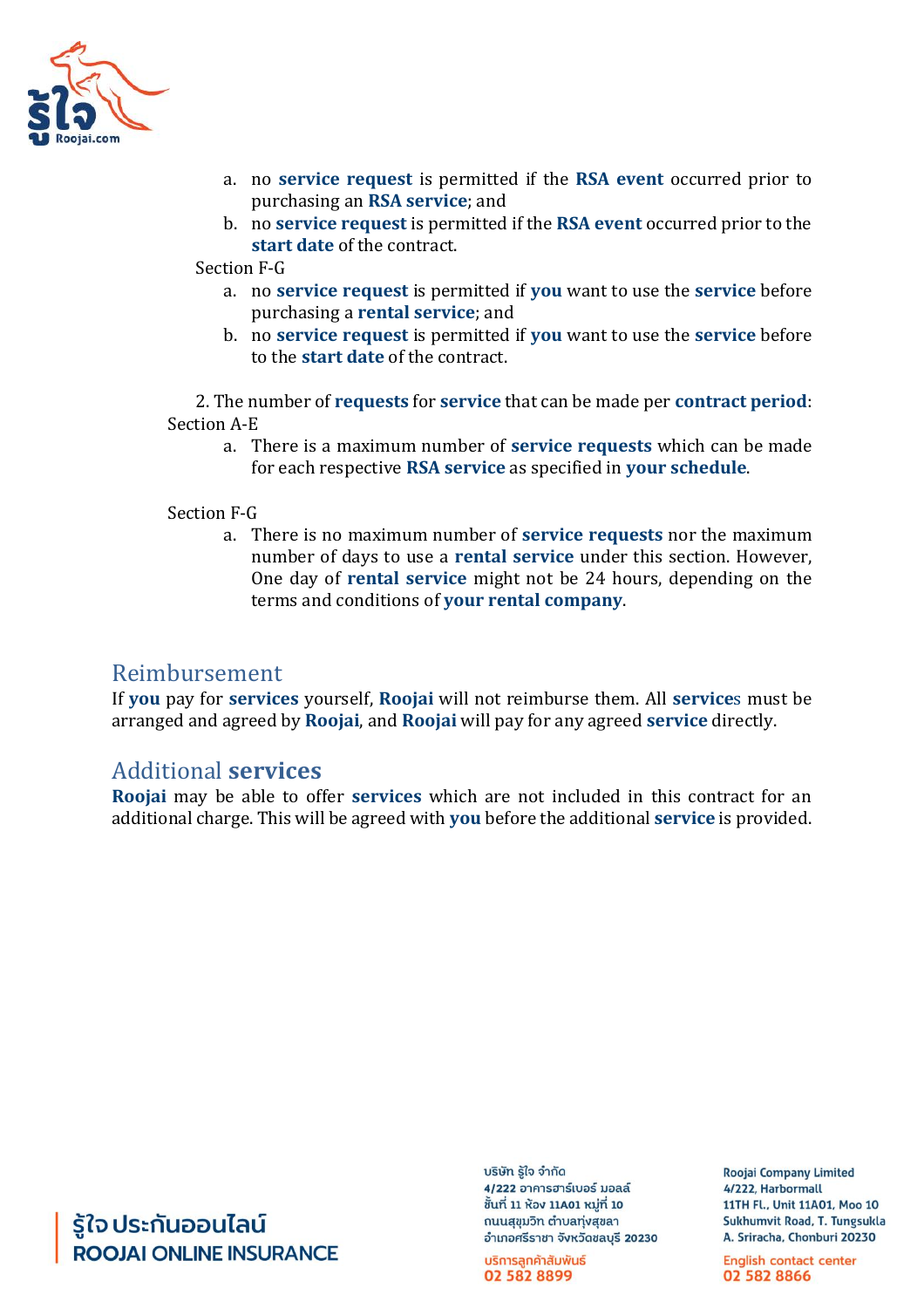

# **Roadside Assistance Service**

### Section A – Emergency **Repair** Assistance

**You** can request this **service** up to two times per **contract period**.

#### Included

If **your vehicle breaks down**, **we** will dispatch a member of staff to attempt to **repair**  the **vehicle** at the **breakdown** location. This could be a permanent or a temporary **repair**. **We** will pay for the member of staff's:

- 1. transportation costs to and from the **breakdown** location; and
- 2. labor costs at the **breakdown** location.

### Not Included

- 1. Any trailers or other **vehicles** attached to **your vehicle**;
- 2. Any items under the Exclusions;
- 3. A **battery failure**  see section B;
- 4. A **no-fuel issue**  see section C; and
- 5. A **vehicle entry issue**  see section D.

### Section B – **Faulty Battery** Assistance

**You** can request this **service** up to one time per **contract period**.

#### Included

If a **battery failure** occurs, **we** will dispatch a member of staff to attempt to **repair** the **vehicle** at the **event** location. This could be a permanent or a temporary **repair**.

**We** will pay for the member of staff's:

- 1. transportation costs to and from the **event** location; and
- 2. labor costs at the **event** location.

#### Not Included

- 1. Any items under Exclusions;
- 2. A **breakdown**  see section A;
- 3. A **no-fuel issue**  see section C; and
- 4. A **vehicle entry issue**  see section D.

#### Section C – Fuel Refill Assistance

**You** can request this **service** up to one time per **contract period**.

#### Included

If a **no-fuel issue** occurs, **we** will dispatch a member of staff to attempt to **repair** the **vehicle** at the **event** location. **Our** member of staff will attempt to **repair** the **vehicle** by

รู้ใจ ประกันออนไลน์ **ROOJALONLINE INSURANCE**  บริษัท รู้ใจ จำกัด 4/222 อาคารฮาร์เบอร์ มอลล์ ชิ้นที่ 11 ห้อง 11A01 หมู่ที่ 10 ถนนสุขุมวิท ตำบลทุ่งสุขลา อำเภอศรีราชา จังหวัดชลบุรี 20230

บริการลูกค้าสัมพันธ์ 02 582 8899

**Roojai Company Limited** 4/222. Harbormall 11TH Fl., Unit 11A01, Moo 10 Sukhumvit Road, T. Tungsukla A. Sriracha, Chonburi 20230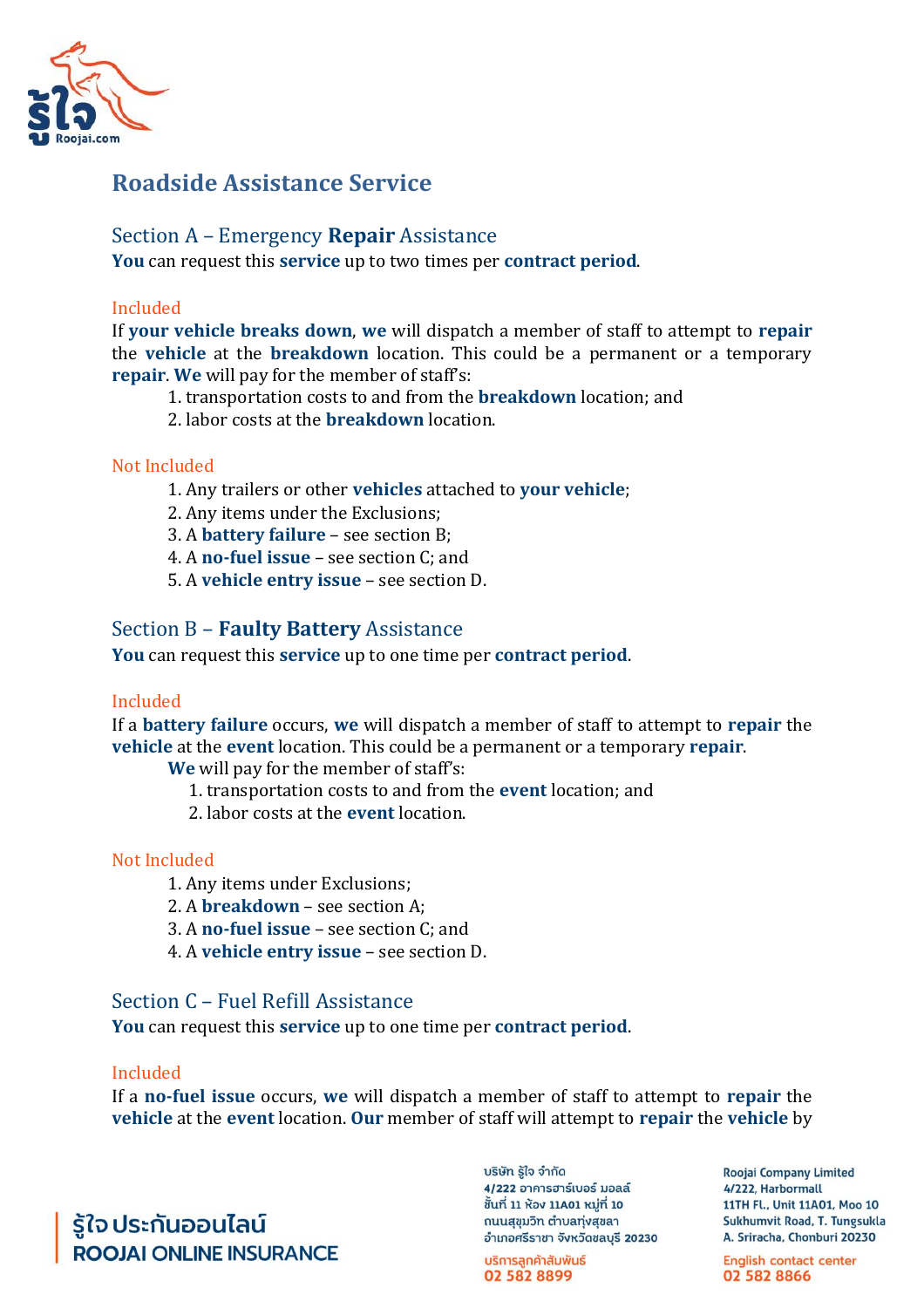

adding up to 5 (FIVE) liters of fuel to the **vehicle** fuel tank. **We** will choose which fuel to provide. The fuel will be appropriate for the **vehicle**, according to the manufacturer's specification.

**We** will pay for:

- 1. the member of staff's transportation costs to and from the **event** location;
- 2. the cost of the 5 (FIVE) liters of fuel provided at the **event** location; and
- 3. the member of staff's labor costs at the **event** location.

#### Not Included

- 1. Any items under Exclusions;
- 2. A **breakdown**  see section A;
- 3. A **battery failure**  see section B;
- 4. A **vehicle entry issue**  see section D;
- 5. The cost of re-fueling the **vehicle** above the first 5 (FIVE) liters; and

6. The cost of re-fueling the **vehicle** with a different fuel than the one chosen by **Roojai**.

#### Section D – Locksmith Assistance

**You** can request this **service** up to one time per **contract period**.

#### Included

If a **vehicle entry issue** occurs, **we** will dispatch a member of staff to attempt to gain entry to the **vehicle** at the **event** location and **repair** the **vehicle**. This could be a permanent or a temporary **repair**.

**We** will pay for the member of staff's:

- 1. transportation costs to and from the **event** location; and
- 2. labor costs at the **event** location.

#### Not Included

- 1. Any items under Exclusions;
- 2. A **breakdown**  see section A;
- 3. A **battery failure**  see section B; and
- 4. A **no-fuel issue**  see section C.

#### Section E – **Vehicle** Transportation **Service**

**You** can request this **service** up to one time per **contract period**.

#### Included

If an **RSA event** occurs and **we** are unable to **repair your vehicle** at the **event** location, or in case of **vehicle** immobilization due to **mis-fuelling**, **we** will transport **your vehicle**  to a nearby **repair workshop** for **repair**.

รู้ใจ ประกันออนไลน์ **ROOJAI ONLINE INSURANCE**  บริษัท รู้ใจ จำกัด 4/222 อาคารฮาร์เบอร์ มอลล์ ชิ้นที่ 11 ห้อง 11A01 หมู่ที่ 10 ถนนสุขุมวิท ตำบลทุ่งสุขลา อำเภอศรีราชา จังหวัดชลบุรี 20230

บริการลูกค้าสัมพันธ์ 02 582 8899

**Roojai Company Limited** 4/222. Harbormall 11TH Fl., Unit 11A01, Moo 10 Sukhumvit Road, T. Tungsukla A. Sriracha, Chonburi 20230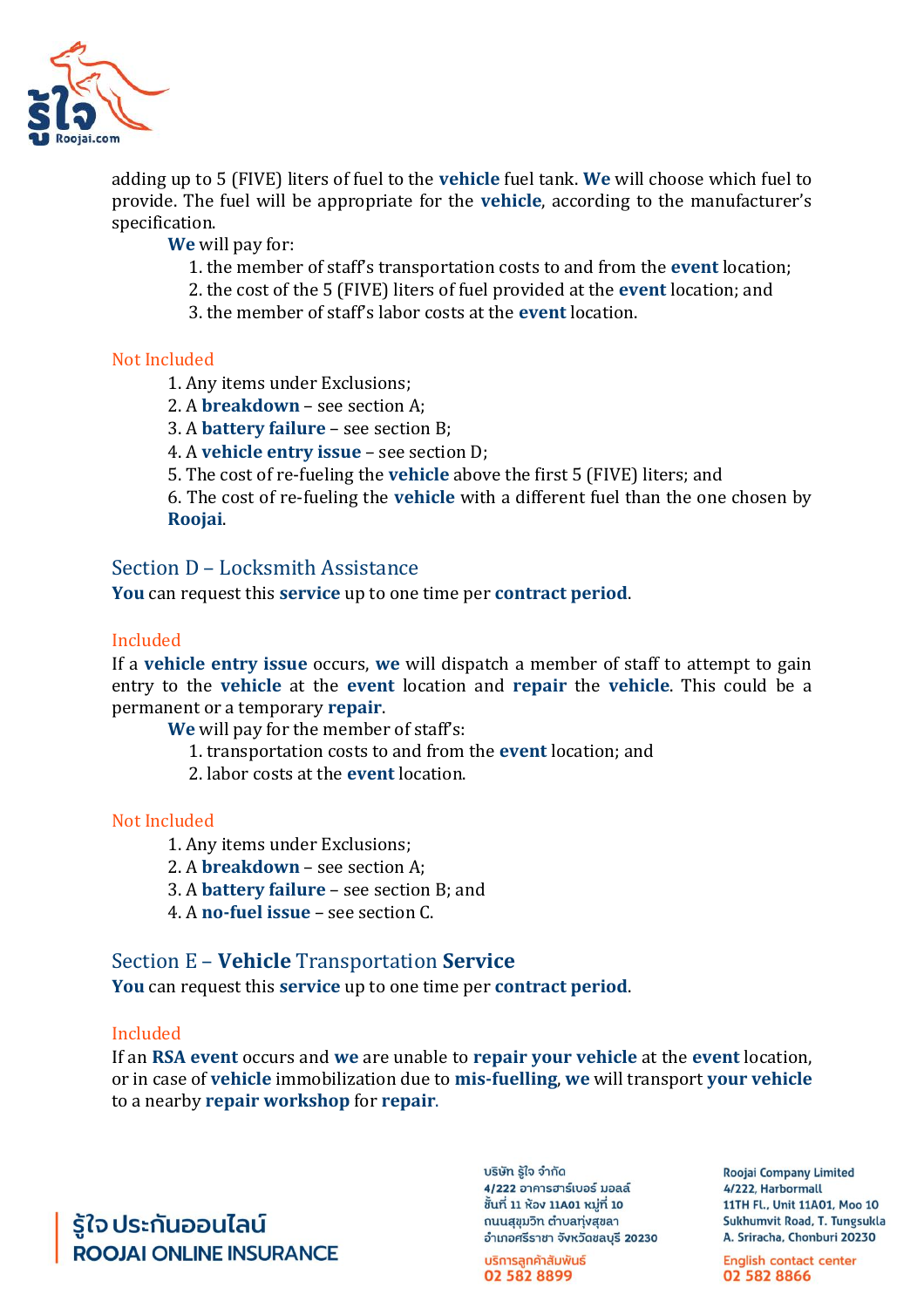

- 1. If the **event** location is in **mainland Thailand** and there is a **repair workshop** in **mainland Thailand** within 25 (TWENTY-FIVE) kilometers of the **event** location:
	- a. **You** can choose any **repair workshop** in **mainland Thailand** within 25 (TWENTY-FIVE) kilometers of the **event** location and **we** will pay to transport **your vehicle** there.
	- b. **You** can choose any **repair workshop** in **mainland Thailand** which is not within 25 kilometers of the **event** location and **we** will transport **your vehicle** there. **You** will have to pay 30 (THIRTY) THB for each kilometer **your vehicle** is transported after the first 25 (TWENTY-FIVE) kilometers.
	- c. **We** will not transport **your vehicle** to any **repair workshop** that is not in **mainland Thailand**.
- 2. If the **event** location is in **mainland Thailand** and there is no **repair workshop** in **mainland Thailand** within 25 (TWENTY-FIVE) kilometers of the **event** location:
	- a. **We** will pay to transport **your vehicle** to the nearest **repair workshop** in **mainland Thailand**.
	- b. **You** can choose another **repair workshop** in **mainland Thailand** and **we** will transport **your vehicle** there. **You** will have to pay 30 (THIRTY) THB for each kilometer **your vehicle** is transported above the distance of the nearest **repair workshop** in **mainland Thailand**.
	- c. **We** will not transport **your vehicle** to any **repair workshop** that is not in **mainland Thailand**.
- 3. If the **event** location is on an **island under service**, **we** will (acting reasonably) decide which **repair workshop** to transport **your vehicle** to, using the following rules:
	- a. **We** will transport **your vehicle** to a **repair workshop** on that **island under service** if one exists;
	- b. b. If no **repair workshop** exists on that **island under service**, **we** will transport **your vehicle** to the nearest **repair workshop** in **mainland Thailand**.

#### Not Included

- 1. Any trailers or other **vehicles** attached to **your vehicle**;
- 2. Any items under Exclusions;
- 3. The cost of transporting the driver and **passengers** of the **vehicle** and their personal belongings, valuables, luggage, goods and animals to the **repair workshop** or any other places. The driver and **passengers** may, at their own risk, travel in their **vehicle** while it is being transported. The driver and **passengers** will not be allowed to enter or travel in a towing truck or another **vehicle** provided by **Roojai** for **vehicle** transportation purposes;

รู้ใจ ประกันออนไลน์ **ROOJAI ONLINE INSURANCE**  บริษัท รู้ใจ จำกัด 4/222 อาคารฮาร์เบอร์ มอลล์ ชั้นที่ 11 ห้อง 11A01 หมู่ที่ 10 ถนนสุขุมวิท ตำบลทุ่งสุขลา อำเภอศรีราชา จังหวัดชลบุรี 20230

บริการลูกค้าสัมพันธ์ 02 582 8899

**Roojai Company Limited** 4/222, Harbormall 11TH Fl., Unit 11A01, Moo 10 Sukhumvit Road, T. Tungsukla A. Sriracha, Chonburi 20230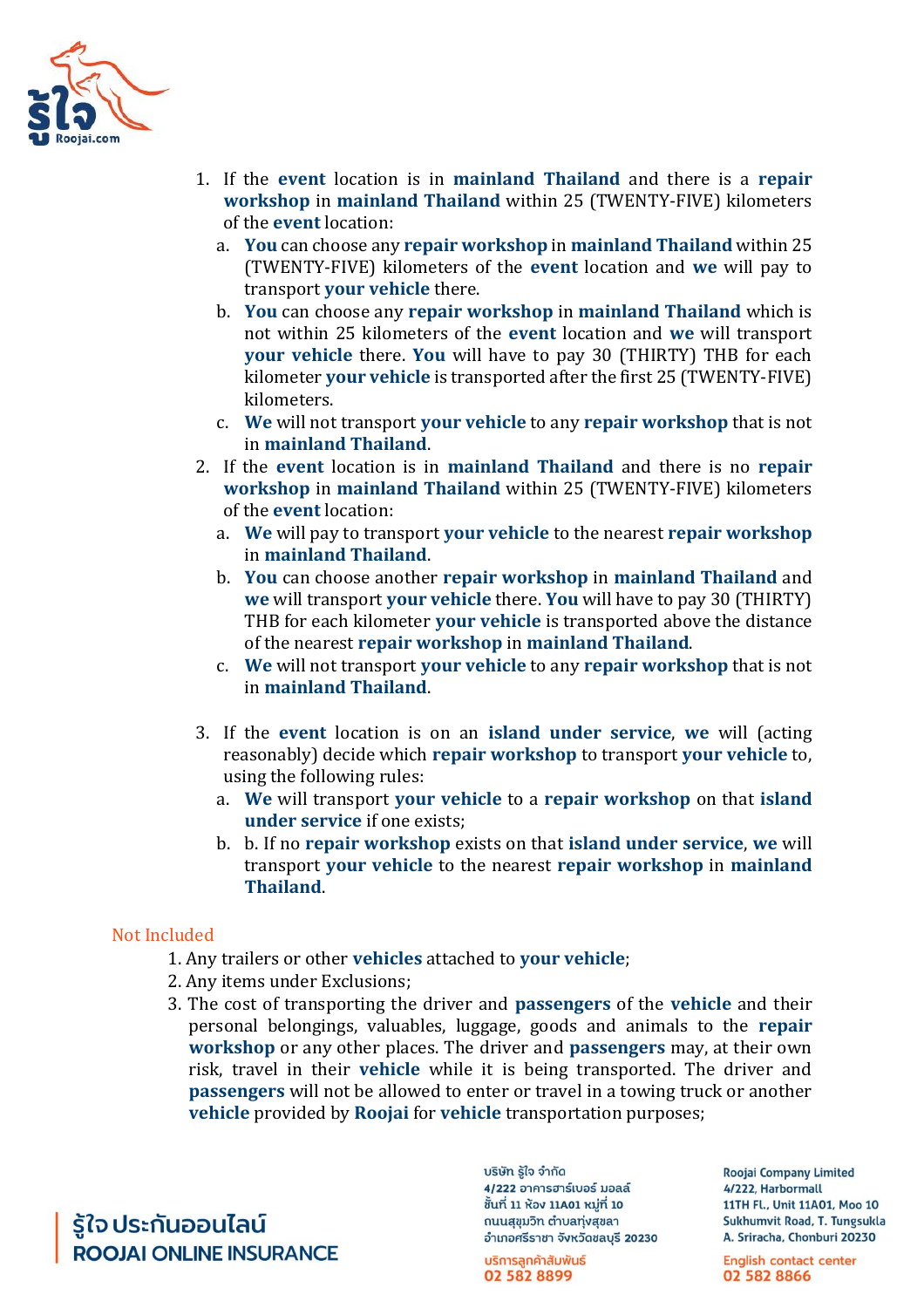

- 4. The cost of transporting **your vehicle** to a second **repair workshop** if **your**  first-choice **repair workshop** is closed or inaccessible;
- 5. The cost of **repairing** damage to the **vehicle's** tires during transportation in the case where the **vehicle** is not carrying:
	- a. a serviceable spare tire; or
	- b. the tire **repair** equipment provided by the **vehicle**'s manufacturer; or
	- c. a locking wheel nut key;
- 6. If the **event** location is in **mainland Thailand**, **we** will not transport **your vehicle** to any **repair workshop** that is not in **mainland Thailand**;
- 7. If the **event** location is on an **island under service**, **we** will not transport **your vehicle** to any **repair workshop** other than the one specified by **us**

# รู้ใจ ประกันออนไลน์ **ROOJAI ONLINE INSURANCE**

บริษัท รู้ใจ จำกัด 4/222 อาคารฮาร์เบอร์ มอลล์ ชั้นที่ 11 ห้อง 11A01 หมู่ที่ 10 ถนนสุขุมวิท ตำบลทุ่งสุขลา อำเภอศรีราชา จังหวัดชลบุรี 20230

บริการลูกค้าสัมพันธ์ 02 582 8899

**Roojai Company Limited** 4/222, Harbormall 11TH Fl., Unit 11A01, Moo 10 Sukhumvit Road, T. Tungsukla A. Sriracha, Chonburi 20230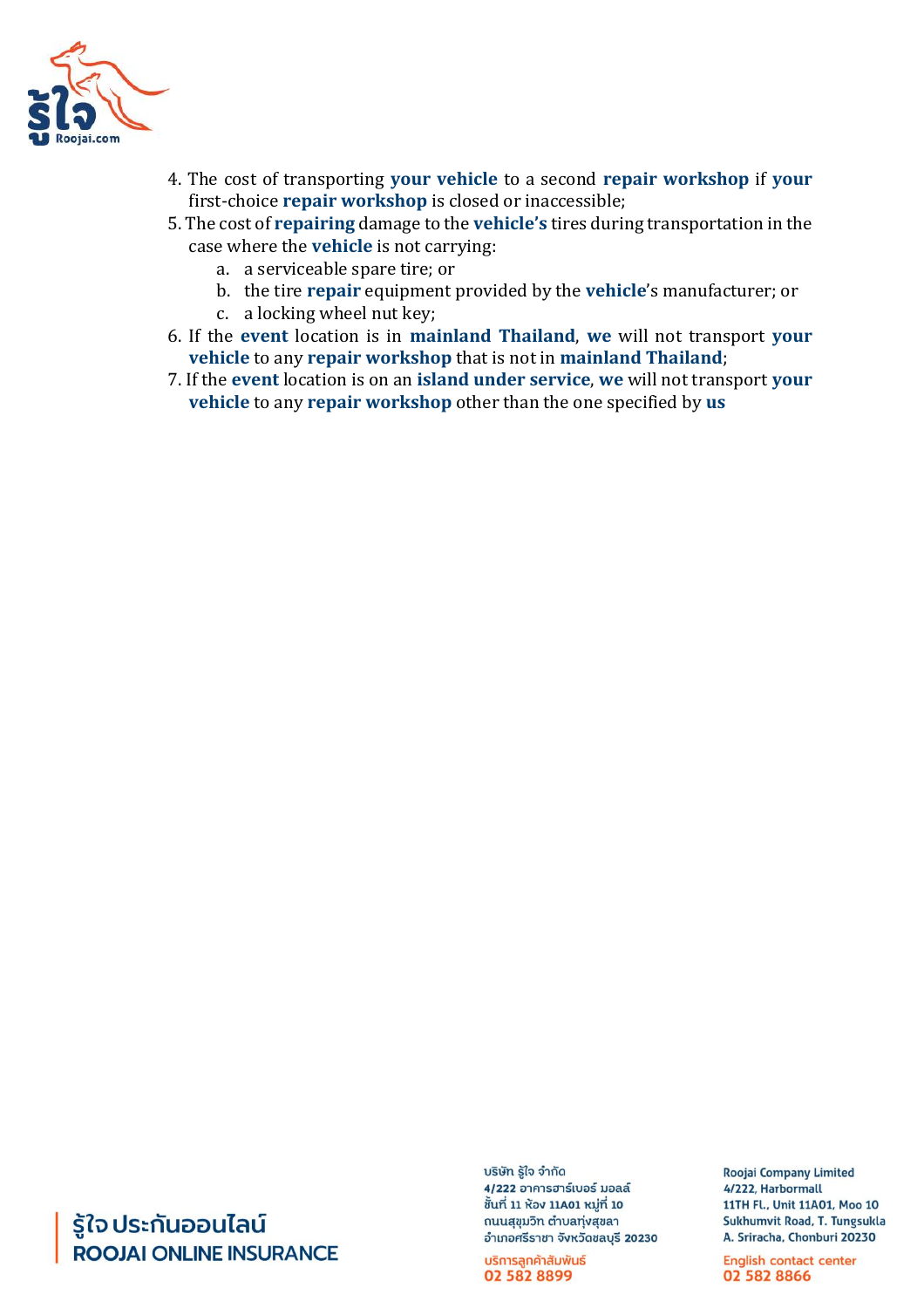

# **Rental Service**

### Section F – **Rental Service** for **vehicle** insurance repair

There is no maximum number of days to **request** for this **service** per **contract period.**  The rental fee is as specified in this section of **your schedule.**

#### Included

If **your vehicle** specified on the **schedule** is under insurance repair other than an **RSA**  repair, **we** will provide **you** with a **rental service**. It is required that **you** submit a consent form provided by **us** before or at the time of the **service**.

This allows **us** to recover the loss of use against **your** accident third party. **We** will return to **you** the **rental service** fee paid by **you** to **your rental company** for the **rental service**  under this section upon a successful recovery. However, **we** do not guarantee such success.

**We** will pay for:

- 1. The transportation costs for the delivery and return of **your** rental car provided that the delivery and return are done at **your** insurance **workshop**;
- 2. An additional **service** fee to a **rental company**, which allows **us** to provide **you** with a **rental service** at a rate specified on **your schedule** under a relevant section; and
- 3. The **service** fee for recovering the loss of use.

#### Not Included

- 1. Any items under Exclusions;
- 2. The transportation costs for the delivery and return of **your** rental car other than at **your** insurance **workshop**;
- 3. The fee as specified on **your schedule** to the **rental company**;
- 4. Fuel costs;
- 5. Deposits;
- 6. Traffic fines;
- 7. Damages arising out of **your** use of rental car; and
- 8. Other damages or penalties arising out of **your** use of rental car due to **your** breach of any agreement terms or other terms and conditions of **your rental company**.

### Section G – **Rental Service** for personal use

There is no maximum number of days to **request** for this **service** per **contract period**.

รู้ใจ ประกันออนไลน์ **ROOJALONLINE INSURANCE**  บริษัท รู้ใจ จำกัด 4/222 อาคารฮาร์เบอร์ มอลล์ ชิ้นที่ 11 ห้อง 11A01 หมู่ที่ 10 ถนนสุขุมวิท ตำบลทุ่งสุขลา อำเภอศรีราชา จังหวัดชลบุรี 20230

บริการลูกค้าสัมพันธ์ 02 582 8899

**Roojai Company Limited** 4/222. Harbormall 11TH Fl., Unit 11A01, Moo 10 Sukhumvit Road, T. Tungsukla A. Sriracha, Chonburi 20230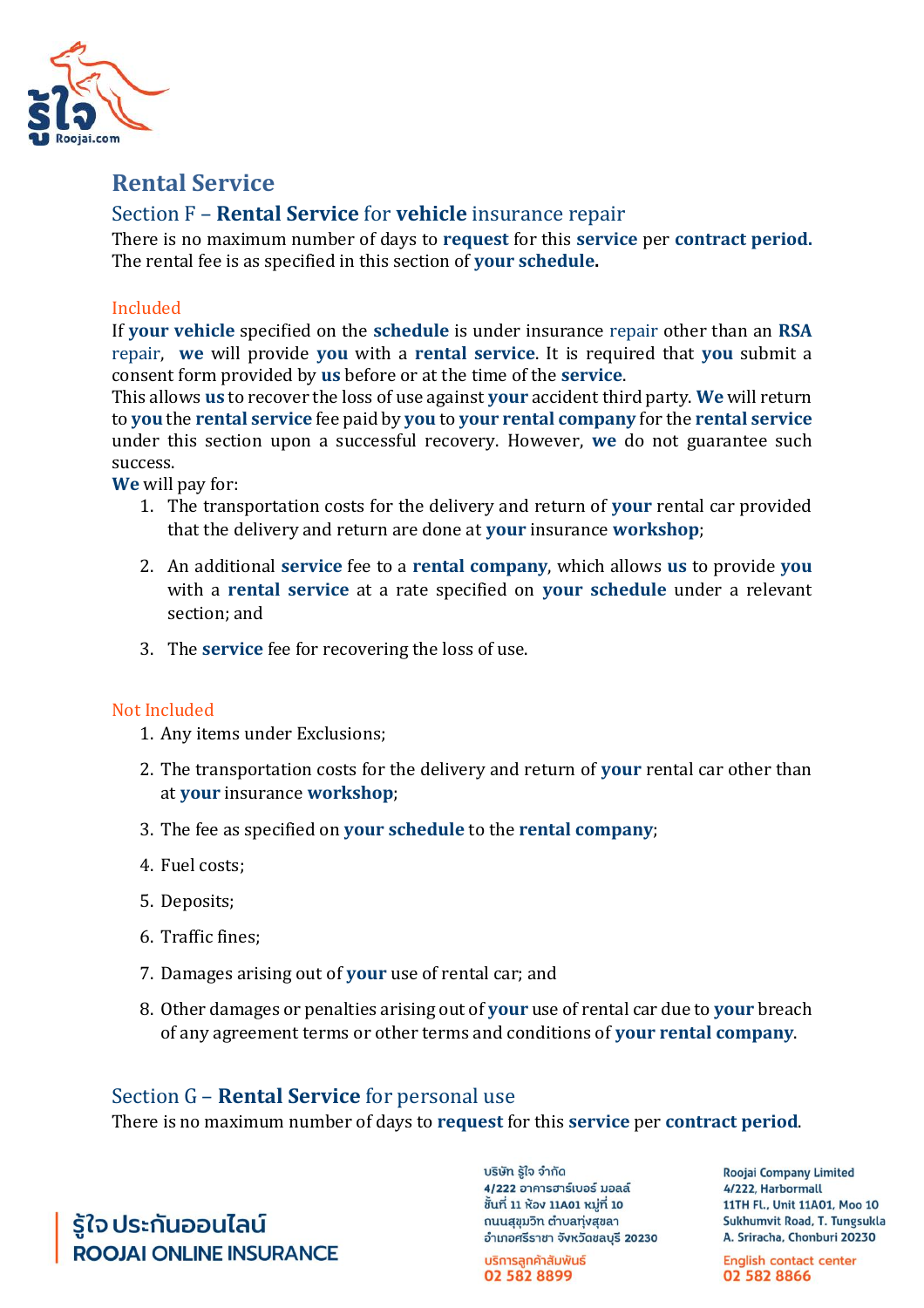

#### Included

**You** can request to use this **service** for **your** personal use. The rental fee is as specified in this section of **your schedule.**

#### Not Included

- 1. Any items under Exclusions;
- 2. The transportation costs for the delivery and return of **your** rental car;
- 3. The fee as specified on **your schedule** to the **rental company**;
- 4. Fuel costs;
- 5. Deposits;
- 6. Traffic fines;
- 7. Damages arising out of **your** use of rental car; and
- 8. Other damages or penalties arising out of **your** use of rental car due to **your** breach of any agreement terms or other terms and conditions of **your rental company**.

# How **we** count the number of **service requests**

#### For **roadside assistance**:

When **you** notify **us** of an **RSA event**, **we** will discuss the details of the **RSA event** over the phone with **you** first before deciding which **service** (or **services**) to provide.

If **we** believe that the **RSA event** can be **repaired** under sections A-D, then **we** will dispatch **our** member of staff to **repair** the **vehicle** as detailed in sections A-D.

If this **repair** is successful, **we** will count 1 (ONE) **service request** for the respective **service** used under sections A-D only.

If this **repair** is unsuccessful, **we** will transport **your vehicle** to a **repair workshop** under section E. In this case, **we** will count:

- 1 (ONE) **service request** for the respective **service** used under sections A-D; and
- 1 (ONE) **service request** for section E.

If **we** believe the **RSA event** is of a serious nature and **repair** under sections A-D is not possible, **we** will directly transport **your vehicle** to a **repair workshop** under section E. In this case, **we** will count 1 (ONE) **service request** for section E only.

รู้ใจ ประกันออนไลน์ **ROOJAI ONLINE INSURANCE**  บริษัท รู้ใจ จำกัด 4/222 อาคารฮาร์เบอร์ มอลล์ ชิ้นที่ 11 ห้อง 11A01 หมู่ที่ 10 ถนนสุขุมวิท ตำบลทุ่งสุขลา อำเภอศรีราชา จังหวัดชลบุรี 20230

บริการลูกค้าสัมพันธ์ 02 582 8899

**Roojai Company Limited** 4/222. Harbormall 11TH Fl., Unit 11A01, Moo 10 Sukhumvit Road, T. Tungsukla A. Sriracha, Chonburi 20230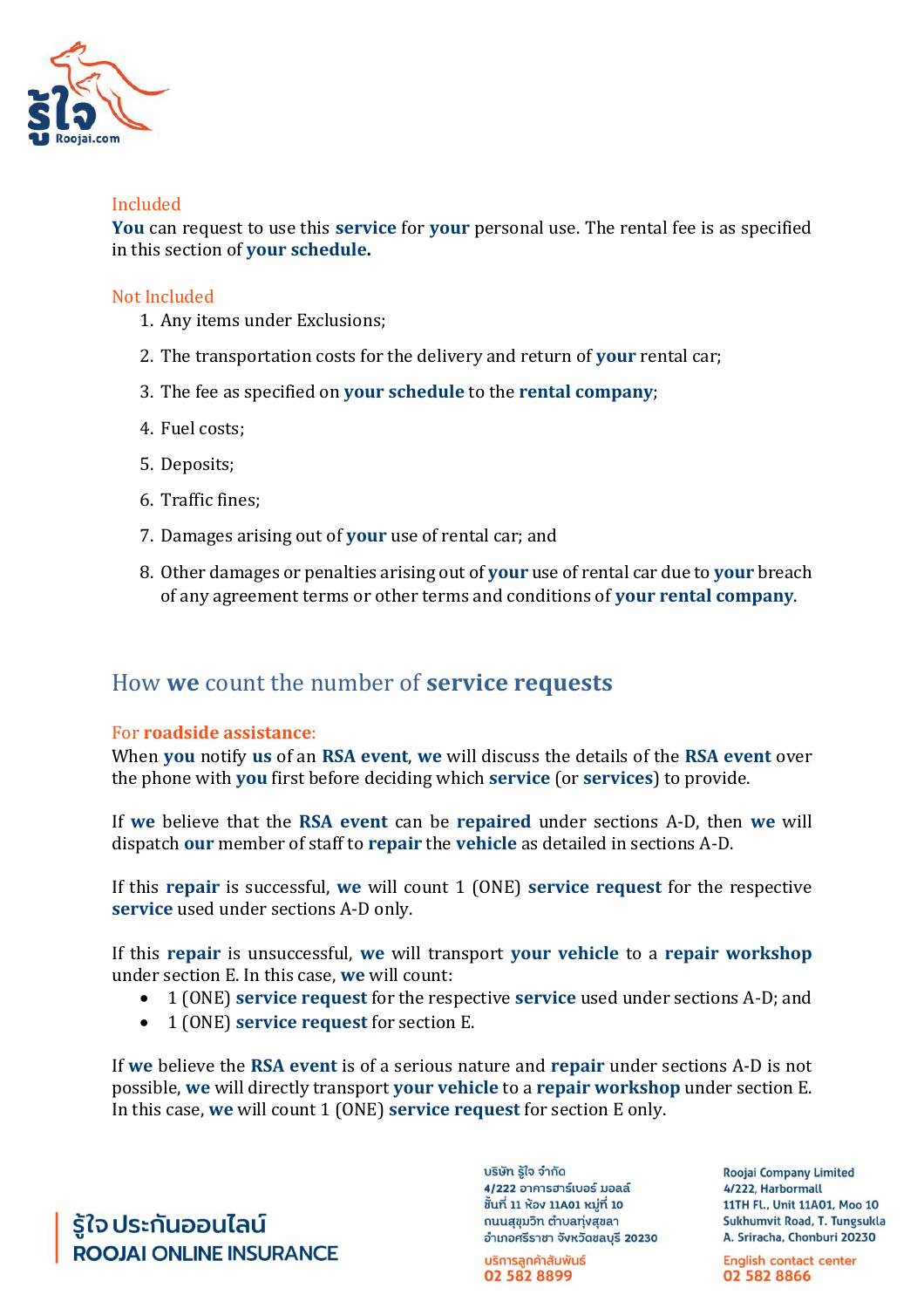

The above examples assume that **you** have not already reached the maximum number of **service requests** which can be made for each respective **service** under sections A-E.

#### For **rental service:**

There is no maximum number of **service requests**. However, there may be the maximum number of days to **request** for a **service** as specified in **your schedule**. One day of **rental service** might not be 24 hours, depending on the terms and condition of **your rental company**.

### **Exclusions**

The following exclusions apply to an **RSA Service** offered in this contract under section A-E as deemed appropriate by **us**:

- 1. **We** will not provide **services** for immobilizations caused by any of the following:
	- a. acts of vandalism;
	- b. driver-induced fault;
	- c. force majeure including but not limited to fire, natural hazards, terrorism, war, explosion, radioactivity and theft;
	- **d. road traffic collisions;**
	- e. trailers; and
	- f. illegal acts;
- 2. **We** will not pay for:
	- a. the cost of any parts required to **repair** the **vehicle**;
	- b. the fitting of parts supplied by anyone other than **us**;
	- c. specialist resource;
	- d. any damage to glass even if the damage means **you** cannot legally or safely drive. **We** will arrange transport to a local **repair workshop** so **you** can arrange to get **your vehicle** fixed but **you** will have to pay for this;
	- e. spare tires and wheels and **repairing** or sourcing them; or
	- f. **vehicle** transportation carried out by someone other than **Roojai**.
	- g. If the emergency services, local authority or any government agency are handling the **RSA event, we** will only attend and provide **services** once instructed to do so by them;
	- h. If the emergency services, local authority or any government agency come to handle the **RSA event** while **we** are providing **our services**, **we** will immediately stop such provision and provide **services** once instructed to do so by them;
- 3. **We** will not provide services for an **RSA event** resulting from a fault that **we** have previously attended and:
	- a. the original fault has not been properly **repaired**; or

รู้ใจประกันออนไลน์ **ROOJAI ONLINE INSURANCE**  บริษัท รู้ใจ จำกัด 4/222 อาคารฮาร์เบอร์ มอลล์ ชิ้นที่ 11 ห้อง 11A01 หมู่ที่ 10 ถนนสุขุมวิท ตำบลทุ่งสุขลา อำเภอศรีราชา จังหวัดชลบุรี 20230

บริการลูกค้าสัมพันธ์ 02 582 8899

**Roojai Company Limited** 4/222. Harbormall 11TH Fl., Unit 11A01, Moo 10 Sukhumvit Road, T. Tungsukla A. Sriracha, Chonburi 20230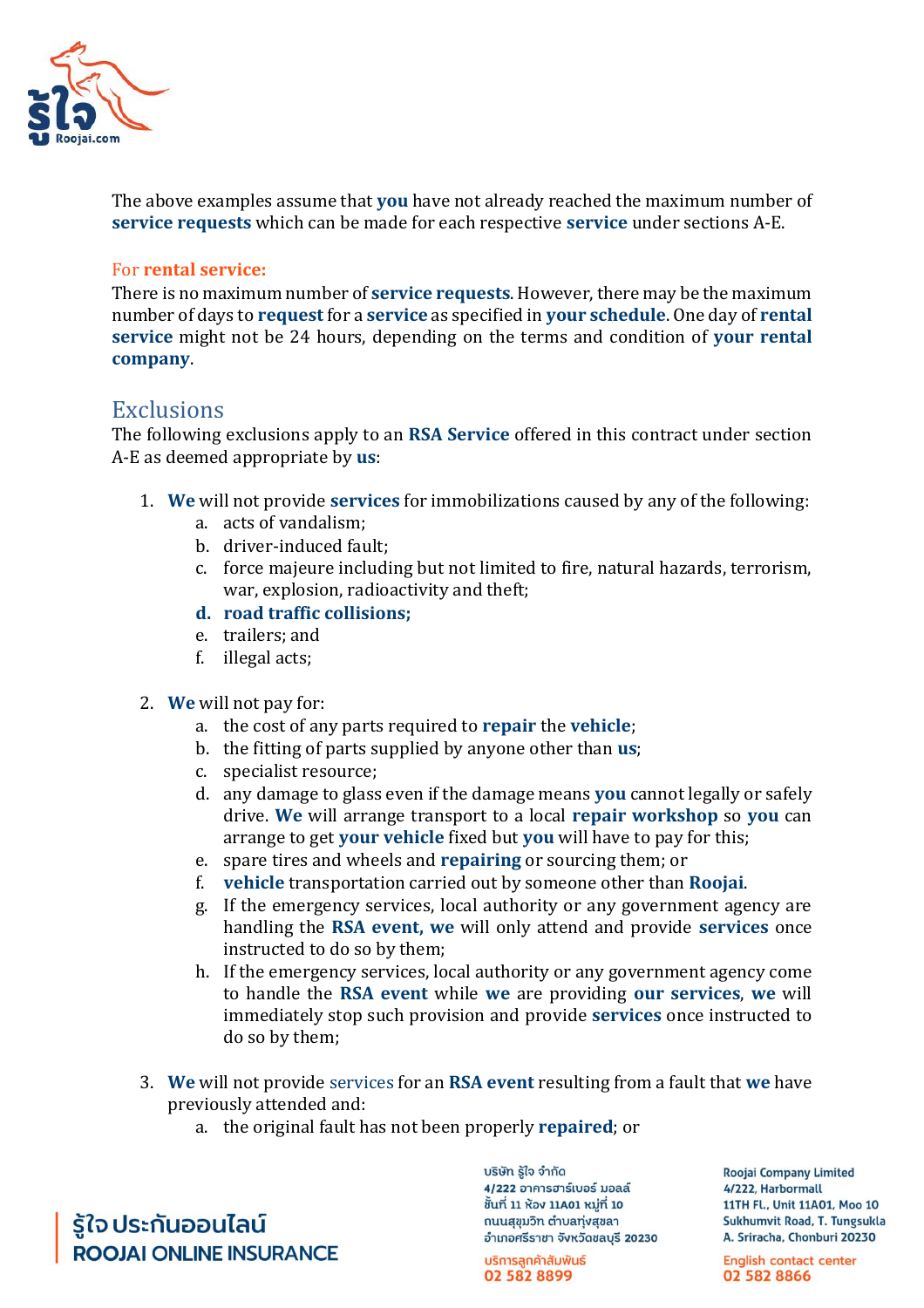

- b. **you** have not followed **our** advice after a temporary **repair**;
- 4. **We** will not provide **services** for an **RSA event** if the **event** location is not in **mainland Thailand** or an **island under service**.

The following exclusions apply to **rental service** offered in this contract under section F-G

1. **We** will not provide **services** if the delivery and return location for the **rental service** are not in **mainland Thailand** or an **island under service**.

# **General Conditions**

The following conditions apply to all sections of this contract. If **you** do not comply, **we**  can refuse **service** and/or cancel **your** contract without any refund.

- 1. **You** must pay **your service** fee when due.
- 2. **You** must purchase this **service** in conjunction with a voluntary car **insurance** product.
- 3. The associated voluntary car **insurance** product must be active in order to request for any **Roojai assistance service**.
- 4. **You** must pay the premiums of **your** associated voluntary car **insurance** product according to the payment schedule agreed with **Roojai** (as shown on **your**  "Statement of Account").
- 5. **You** must request **services** directly from **us**, as **we** will only provide **services** if **we** make the arrangements to help **you**. For **RSA service**, **we** will not accept any **request** for **service** where the **vehicle** is already at a **workshop** or other place of **repair**. For **rental service**, **we** will not reimburse any cost incurred as a result of you having directly requested for a **service** with **rental companies** (including those who are our partners) by **yourself**.
- 6. **You** are responsible at all times for the care of **your** personal belongings, valuables, and luggage in or on a **vehicle** or a rental car. **We** will not be responsible for any loss of or damage to them.
- 7. During extreme weather, riots, war, civil unrest, industrial disputes, or any other force majeure events **our services** can be interrupted. **We** will resume **our service** to **you** as soon as **we** can in these circumstances.
- 8. **We** reserve **our** absolute right to change any terms and conditions under this contract without prior notice to **you**. In case of any changes, **we** will notify **you** at least 30 (THIRTY) days in advance of such changes and **we** will refund **you your**  paid **service** fee in case **you** do not agree with the new terms and conditions on a pro-rata basis.
- 9. If **you** are asked to review and approve a document recording the condition of **your vehicle**, including an electronic form, it is **your** responsibility to ensure that the record is accurate and complete, and **we** will not be responsible for any errors or omissions.

รู้ใจ ประกันออนไลน์ **ROOJAI ONLINE INSURANCE**  บริษัท รู้ใจ จำกัด 4/222 อาคารฮาร์เบอร์ มอลล์ ชิ้นที่ 11 ห้อง 11A01 หมู่ที่ 10 ถนนสุขุมวิท ตำบลทุ่งสุขลา อำเภอศรีราชา จังหวัดชลบุรี 20230

บริการลูกค้าสัมพันธ์ 02 582 8899

**Roojai Company Limited** 4/222, Harbormall 11TH Fl., Unit 11A01, Moo 10 Sukhumvit Road, T. Tungsukla A. Sriracha, Chonburi 20230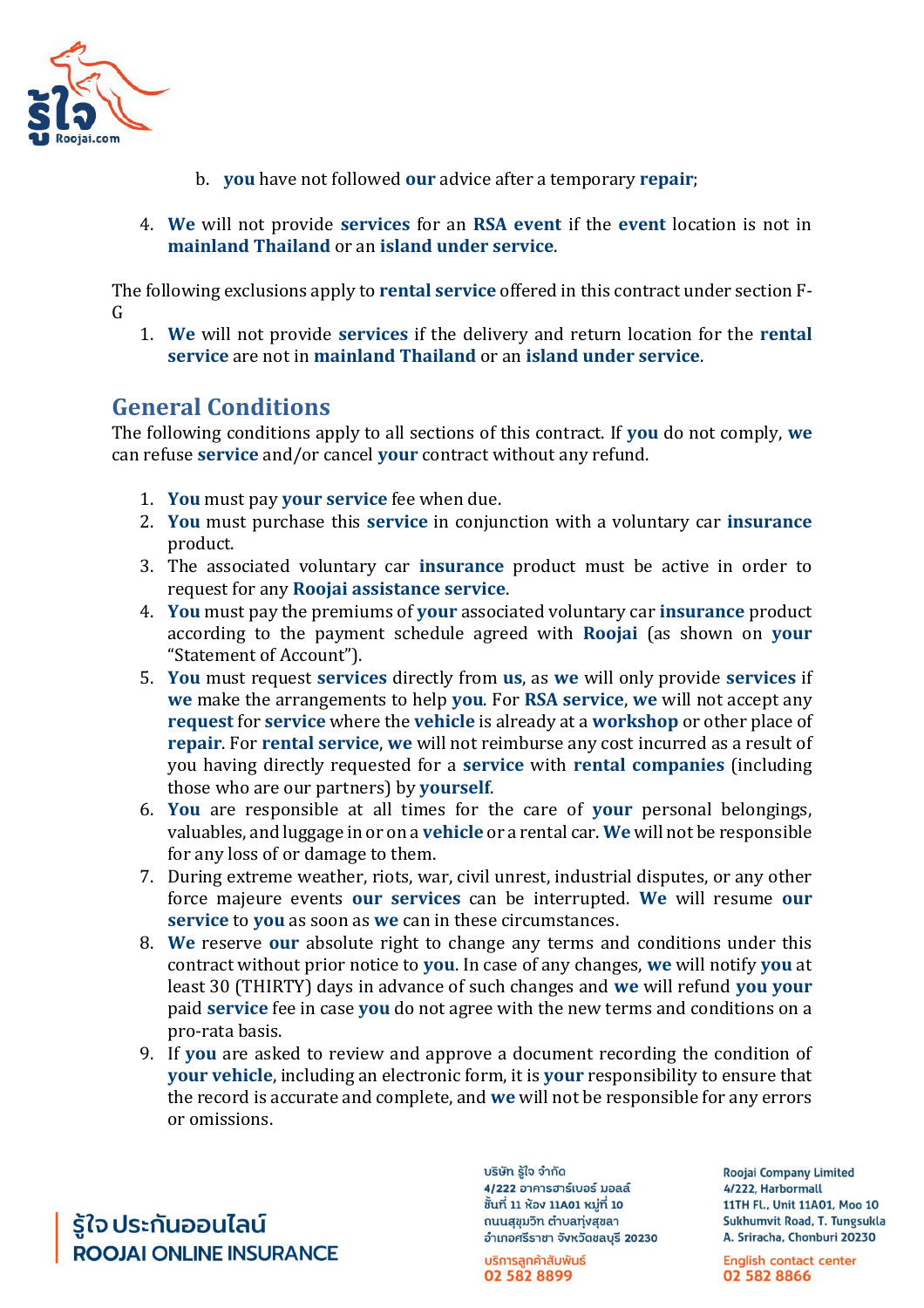

The following conditions apply to sections A-E of this contract for **RSA service**. If **you** do not comply, **we** can refuse **service** and/or cancel **your** contract without any refund.

- 1. Where the **RSA event** is caused by a component failure, this must stop the **vehicle**  from working. For example, an air-conditioning failure or illumination of a warning light in itself does not constitute an **RSA event**. If the **vehicle** is still working after a component failure, and **you** take **your vehicle** to a place of **repair**, this contract will not cover this.
- 2. Where **we** deem, acting reasonably, that **you** requested **RSA service** to avoid the cost of **repairing** the **vehicle**, or to correct an attempted **repair** by someone else, **we** will not provide cover.
- 3. There must be a driver with the **vehicle** when **we** attend.
- 4. The **vehicle** must not carry **passengers** or objects in a way deviating from the manufacturer's specification.
	- a. Each **passenger** must have a separate fixed seat fitted to the manufacturer's specification and any child must occupy a properly fitted child seat.
	- b. The **vehicle** must not carry **passengers** and/or objects with the total weight exceeding the limit speculated in the manufacturer's specification.
- 5. Where **we** provide a **repair** to **your vehicle**, whilst **we** are responsible for that **repair**, this does not mean that **we** are confirming the legal and roadworthy condition of the **vehicle**. This remains **your** responsibility.
- 6. **We** will not be responsible for any losses or damages that **you** incur following a **breakdown** that are not expressly covered by this contract. For example, **we** will not pay for any loss of earnings, missed appointments, or medical fees.
- 7. **We** do not guarantee that transportation to a **repair workshop** will be during opening hours, or that **repairs** can start immediately. Whilst **we** will try to check that the **repair workshop** will undertake the type of **repairs** required, **we** cannot guarantee this. **We** will not take responsibility for **repairs** carried out at any **repair workshop**, and the contract for such **repairs** will be between **you** and the **repair workshop**.
- 8. In handling any **service request** there may be more than one option available to **you** under this contract. **We** will decide which is the most appropriate option based on **our** expertise in **RSA event** situations. In doing so, **we** will act in consultation with **you**, and act reasonably at all times.
- 9. **Your vehicle** must not be used for **commercial use**. **Your vehicle** may only be used for private use, such as using the **vehicle** for social, domestic and pleasure purposes and commuting to and from a permanent place of work or home.
- 10. This contract does not include:
	- a. routine servicing, maintenance or assembly of **your vehicle**;
	- b. **your vehicle** if it is originally intended to be used for **commercial use**, even if **you** are using it for private purposes at the time of the **RSA event**;

รู้ใจ ประกันออนไลน์ **ROOJAI ONLINE INSURANCE**  บริษัท รู้ใจ จำกัด 4/222 อาคารฮาร์เบอร์ มอลล์ ชิ้นที่ 11 ห้อง 11A01 หม่ที่ 10 ถนนสุขุมวิท ตำบลทุ่งสุขลา อำเภอศรีราชา จังหวัดชลบุรี 20230

บริการลูกค้าสัมพันธ์ 02 582 8899

**Roojai Company Limited** 4/222, Harbormall 11TH Fl., Unit 11A01, Moo 10 Sukhumvit Road, T. Tungsukla A. Sriracha, Chonburi 20230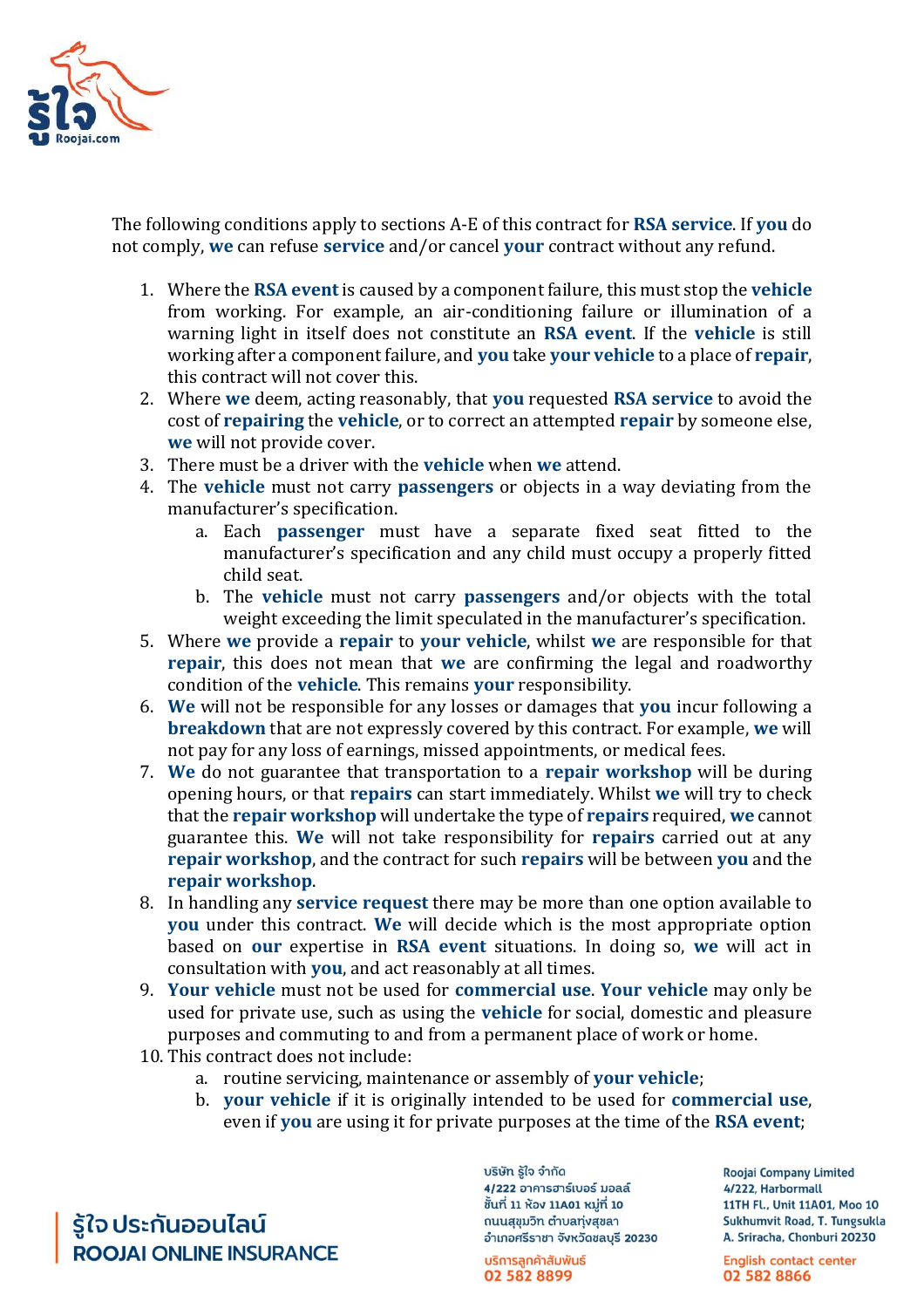

- c. **RSA events** that occur during activities or events that are not subject to the normal rules of the road, for example:
	- i. **RSA events** on a track day. **We** will not attend **RSA events** on race tracks or where **you** have been immediately transported from a race track;
	- ii. **RSA events** that occur off the public highway to which **you** or **we**  have no legal access;
- d. **your vehicle** if it is not legally taxed, insured or is not being used in line with the manufacturer's guidelines;
- e. **vehicles** that are not in a roadworthy condition. If **we** consider, acting reasonably, that the **vehicle** is not in a legal or roadworthy condition, **we**  can refuse to provide **service**. If **you** can demonstrate that the **vehicle** is roadworthy, **we** will provide **service**;
- f. any **request** for **services** that is or may be affected by the influence of alcohol, drugs, impairing medicine or controlled substances;
- g. any **request** for **service** under this contract where the **RSA event** was first reported to **us** under a different contract.

The following conditions apply to sections F-G of this contract for **rental service** If **you** do not comply, **we** can refuse **service** and/or cancel **your**  contract without any refund.

- 1. Any driver of the rental car must be at least 21 (twenty-one) years old.
- 2. **You** must not use the rental car for **commercial use** or illegal acts.
- 3. **You** must request for a **rental service** on a business day 24 (twenty-four) hours in advance. This applies to an extension of renting period. If **we** fail to provide **you**  with a rental car on the requested date and time as such, **we** will pay you 500 Baht as a compensation per day for the number of days of such failure, up to the maximum number **your vehicle** that is under insurance repair (for section G). However, this does not apply to section F and the case where **your request** is made during extreme weather, riots, war, civil unrest, industrial disputes, or any other force majeure events.
- 4. For any cancellation of **your request**, **you** must notify **us** on a business day 24 (twenty-four) hours in advance. If **you** fail to do so**, your** cancellation will be effective on the following business day after 24 (twenty-four) hours of **your request**.
- 5. **You** must pick up and return the rental car according to the requested date and time, and at the location confirmed by **Roojai** and agreed with **your rental company.**
- 6. **We** reserve **our** absolute right to select any car model for a **rental service**, which is in a condition suitable for **your** number of renting days upon **your** first **service request**.

รู้ใจ ประกันออนไลน์ **ROOJAI ONLINE INSURANCE**  บริษัท รู้ใจ จำกัด 4/222 อาคารฮาร์เบอร์ มอลล์ ชิ้นที่ 11 ห้อง 11A01 หมู่ที่ 10 ถนนสุขุมวิท ตำบลทุ่งสุขลา อำเภอศรีราชา จังหวัดชลบุรี 20230

บริการลูกค้าสัมพันธ์ 02 582 8899

**Roojai Company Limited** 4/222. Harbormall 11TH Fl., Unit 11A01, Moo 10 Sukhumvit Road, T. Tungsukla A. Sriracha, Chonburi 20230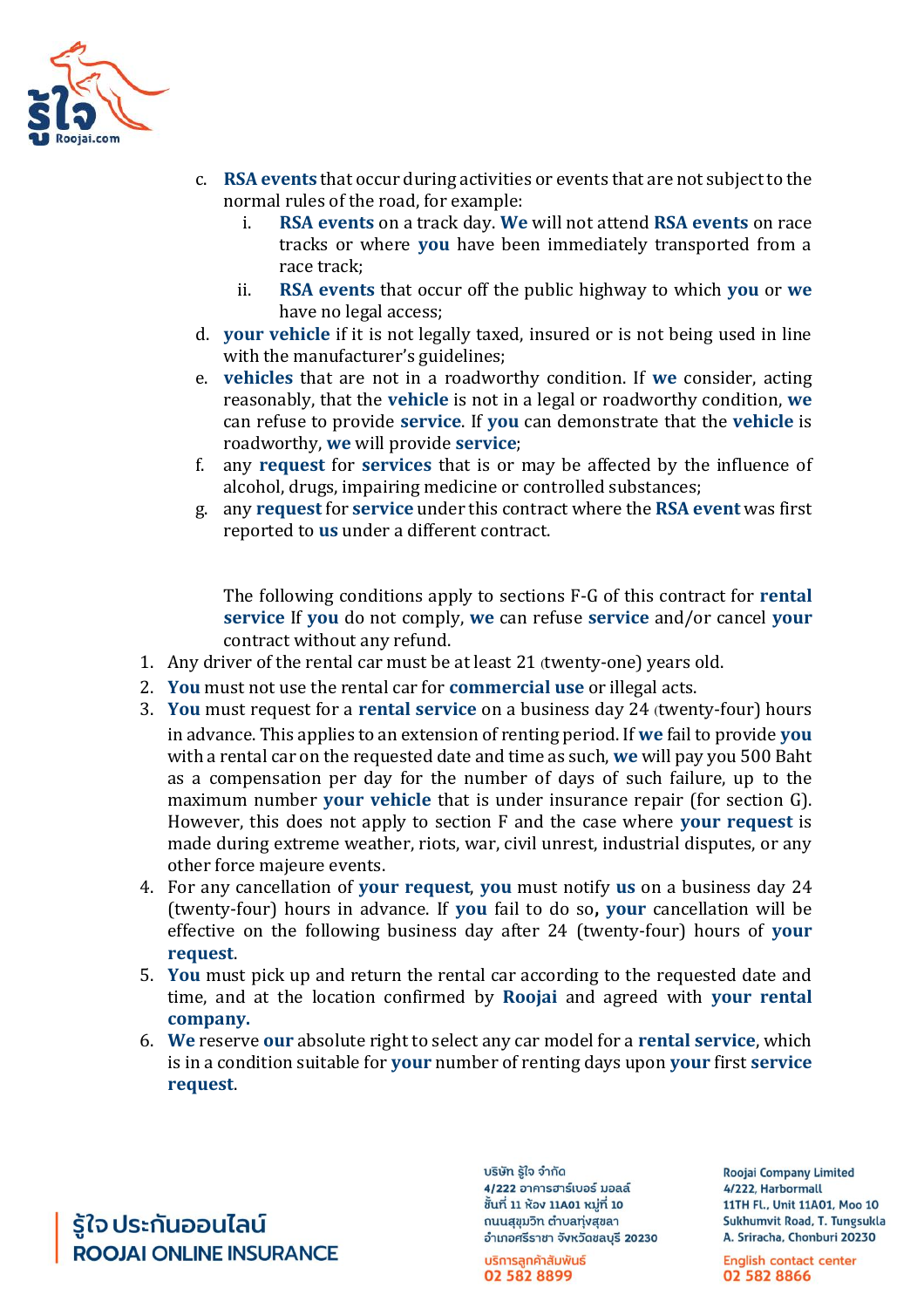

# **Cancellation of your policy**

#### **Your** right to cancel

**You** can choose to cancel **your** contract at any time. The **service** fee will not be refunded.

#### **Our** right to cancel

**Roojai** reserves the right to cancel **your** contract at any time. **We** will inform **you** that **your** contract has been cancelled via **your** email (or registered mail address for customers who do not register their email address with **Roojai**) at least 7 (SEVEN) days in advance.

If **you** fail to comply with the terms of this contract (in particular, the "General Conditions"), **Roojai** reserve the right to cancel **your** contract at any time. The **service**  fee will not be refunded in this case.

In other cases, **Roojai** may refund some, or all, of **your service** fee, but **we** reserve the right not to refund the **service** fee.

### Misuse of your contract

**You** must not:

- 1. Behave inappropriately towards **us**, including acting in a threatening or abusive manner, whether verbally or physically;
- 2. Persuade or attempt to persuade **us** into a dishonest or illegal act;
- 3. Omit to tell **us** important facts about an **RSA event** in order to obtain a **RSA service**;
- 4. Provide false information in order to obtain a **service**;
- 5. Knowingly allow someone that has not purchased this **service** to try and obtain a **service** under this contract. unless you signed the power of attorney to give the right to use the **service** and it is approved by **Roojai**.

If these conditions are not complied with, **we** may:

- 1. Refuse to provide any **services** to **you** under this contract with immediate effect;
- 2. Immediately cancel this contract;
- 3. Refuse to sell any products or **services** to **you** in the future; and
- 4. Recover from **you** for any payment mistakenly made by **us**.

### Automatic Contract Renewal

#### Automatic Renewal

Subject to Annual Review of a Continuous Contract, if you consent, **we** will automatically renew **your** contract and collect the **service** fee that is due when **you** renew **your**  associated voluntary car insurance product.

รู้ใจ ประกันออนไลน์ **ROOJAI ONLINE INSURANCE**  บริษัท รู้ใจ จำกัด 4/222 อาคารฮาร์เบอร์ มอลล์ ชิ้นที่ 11 ห้อง 11A01 หมู่ที่ 10 ถนนสุขุมวิท ตำบลทุ่งสุขลา อำเภอศรีราชา จังหวัดชลบุรี 20230

บริการลูกค้าสัมพันธ์ 02 582 8899

**Roojai Company Limited** 4/222, Harbormall 11TH Fl., Unit 11A01, Moo 10 Sukhumvit Road, T. Tungsukla A. Sriracha, Chonburi 20230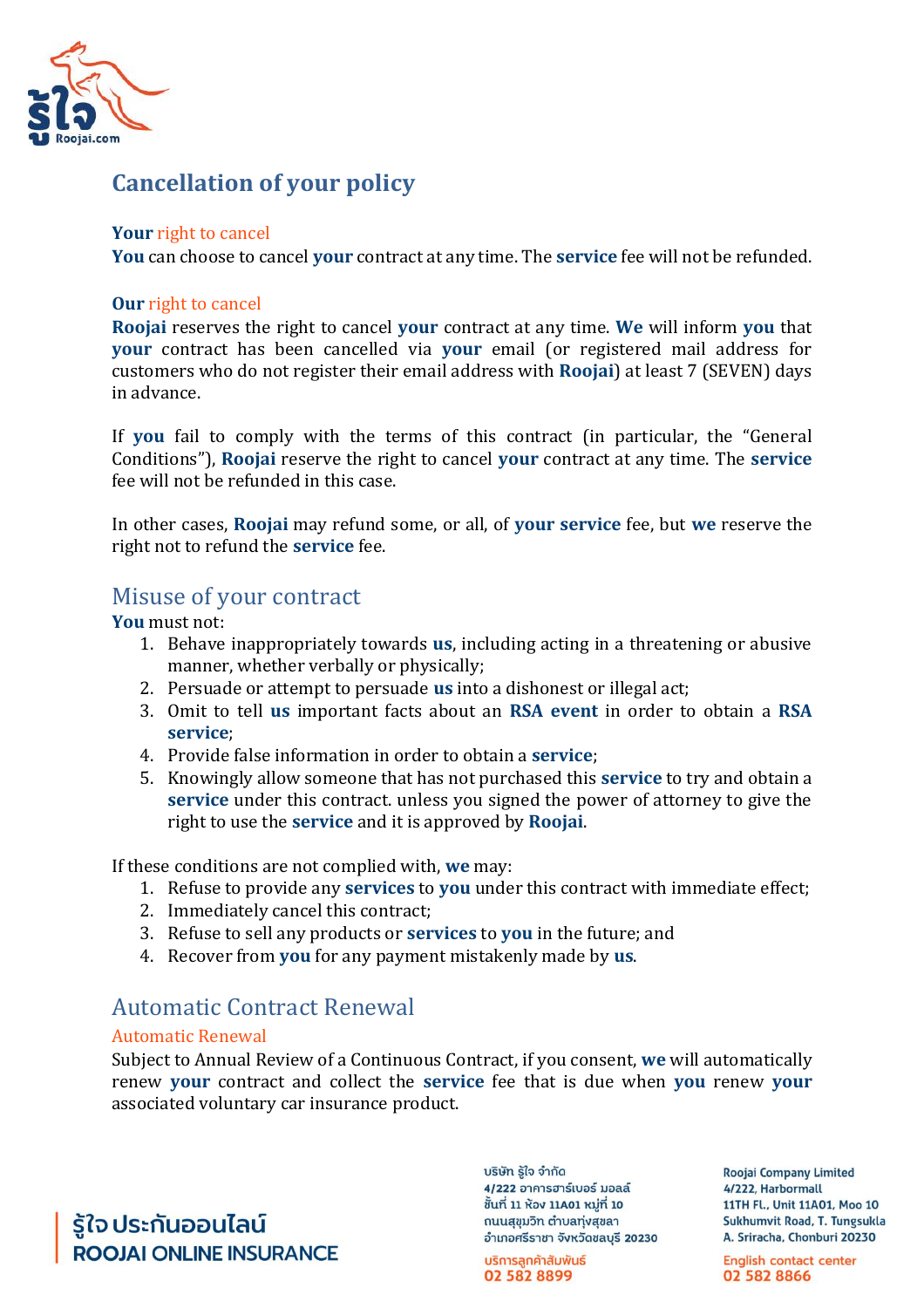

If **you** do not wish **us** to do this, please opt-out during **your** car **insurance** product renewal process or contact **us** as soon as possible and before the renewal date specified in **schedule.**

If **your** financial information details have changed, please inform **us.** we will update them to let **us** renew **your** contract.

If **you** have informed **us, you** do not want to automatically renew **your** contract and **you**  have not authorized **us** to keep **your** account details, **we** will not renew **your** contract and it will expire at the **end date**.

#### Annual Review of a Continuous Contract

Providing that all **service** fees have been paid to date, **your** contract will continue until the **end date** of the contract or the date it is cancelled by **you** or **us** in accordance with the cancellation rules. Providing that **your** contract is not cancelled before the **end date**, **we** may review the **service** fee and/or terms and conditions for the contract before the end of each **contract period**. **We** will inform **you** at least 30 (THIRTY) days before **your**  contract **end date** to confirm whether **your** contract will continue with **us** along with any changes to the **service** fee and/or terms and conditions for the next **contract period**.

# รู้ใจ ประกันออนไลน์ **ROOJAI ONLINE INSURANCE**

บริษัท รู้ใจ จำกัด 4/222 อาคารฮาร์เบอร์ มอลล์ ชิ้นที่ 11 ห้อง 11A01 หมู่ที่ 10 ถนนสุขุมวิท ตำบลทุ่งสุขลา อำเภอศรีราชา จังหวัดชลบุรี 20230

บริการลูกค้าสัมพันธ์ 02 582 8899

**Roojai Company Limited** 4/222. Harbormall 11TH Fl., Unit 11A01, Moo 10 Sukhumvit Road, T. Tungsukla A. Sriracha, Chonburi 20230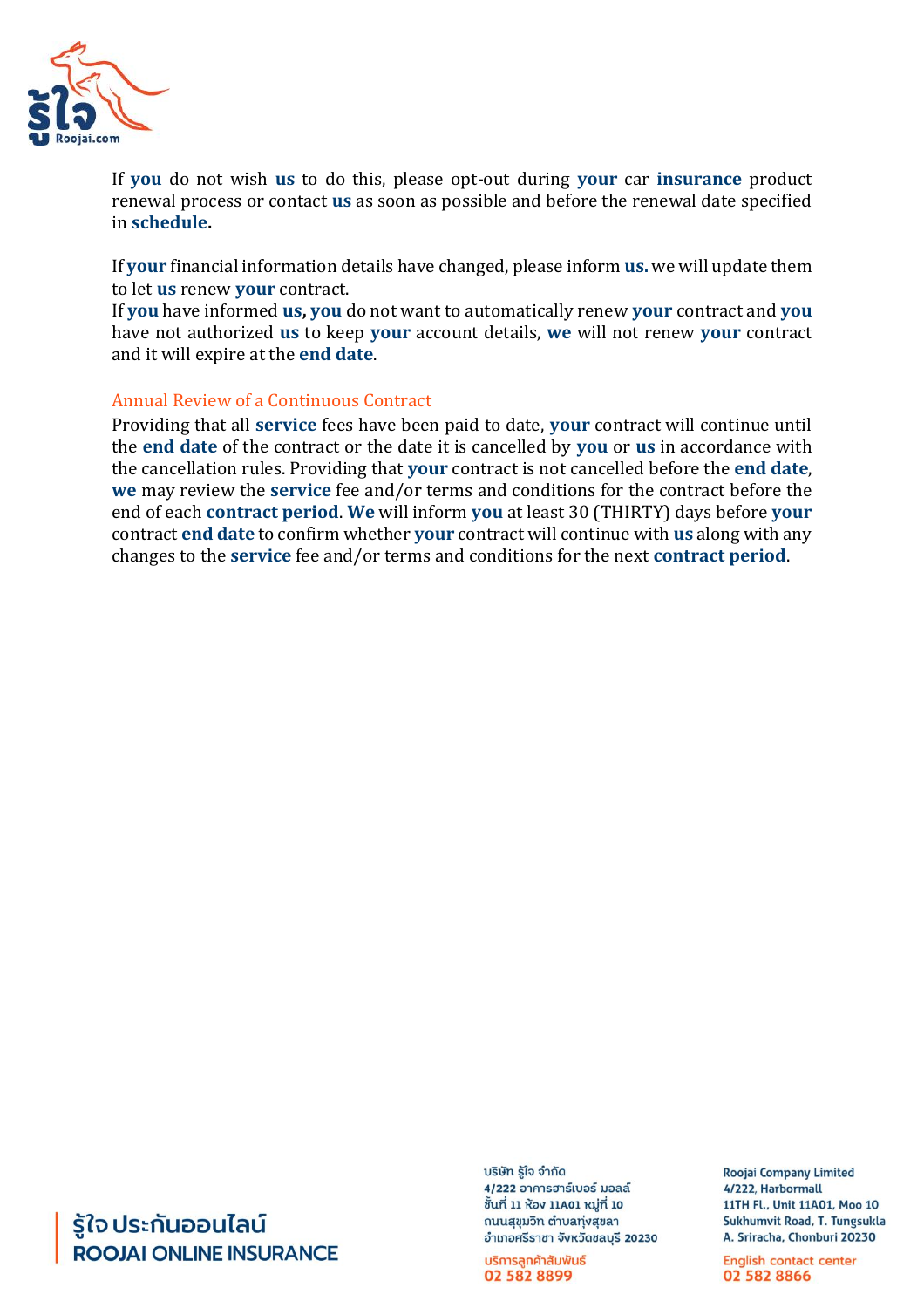

# Definition of Words

Any words in **bold** appearing throughout this document have a specific meaning which **we** explain below:

"**battery fail**" / "**battery failure**" / "**faulty battery**" means an **event** occurring in **mainland Thailand** or an **island under service** during the **contract period** that stops the **vehicle** from being driven due to a mechanical or electrical fault with the battery;

"**breakdown**"/ "**break down**" / "**breaks down**" / "**broken down**" means an **event**  occurring in **mainland Thailand** or an **island under service** during the **contract period**  that stops the **vehicle** from being driven because of a mechanical or electrical failure. This includes a **flat tire event** or engine fault, but not **battery failure**, **vehicle entry issue**, **no-fuel issue** and any items under the Exclusions;

**"commercial use" / "commercial uses"** means using the **vehicle** or rental car:

- a. to transport people or property for any fare, fee, rate, charge or other consideration; or
- b. directly or indirectly in connection with any business, or other undertaking intended for profit.

Examples of **commercial uses** include, but are not limited to:

- 1) taxis;
- 2) rental cars; and
- 3) delivery **vehicles**;

**"contract period"** means the continuous period from the **start date** to the **end date** as shown on **your schedule**;

"**driver induced fault**" means any fault caused by actions or omissions of the driver of the **vehicle**, except for a **no-fuel issue** or a **vehicle entry issue**;

"**end date**" means the date that this contract expires as shown on **your schedule**;

"**flat tire event**" means an **event** occurring in **mainland Thailand** or an **island under service** during the **contract period** that:

- a. stops the **vehicle** from being driven due to a deflated tire; or
- b. will cause material damage to the **vehicle** due to a deflated tire if the **vehicle**  continues to be driven;

รู้ใจ ประกันออนไลน์ **ROOJAI ONLINE INSURANCE**  บริษัท รู้ใจ จำกัด 4/222 อาคารฮาร์เบอร์ มอลล์ ชิ้นที่ 11 ห้อง 11A01 หมู่ที่ 10 ถนนสุขุมวิท ตำบลทุ่งสุขลา อำเภอศรีราชา จังหวัดชลบุรี 20230

บริการลูกค้าสัมพันธ์ 02 582 8899

**Roojai Company Limited** 4/222. Harbormall 11TH Fl., Unit 11A01, Moo 10 Sukhumvit Road, T. Tungsukla A. Sriracha, Chonburi 20230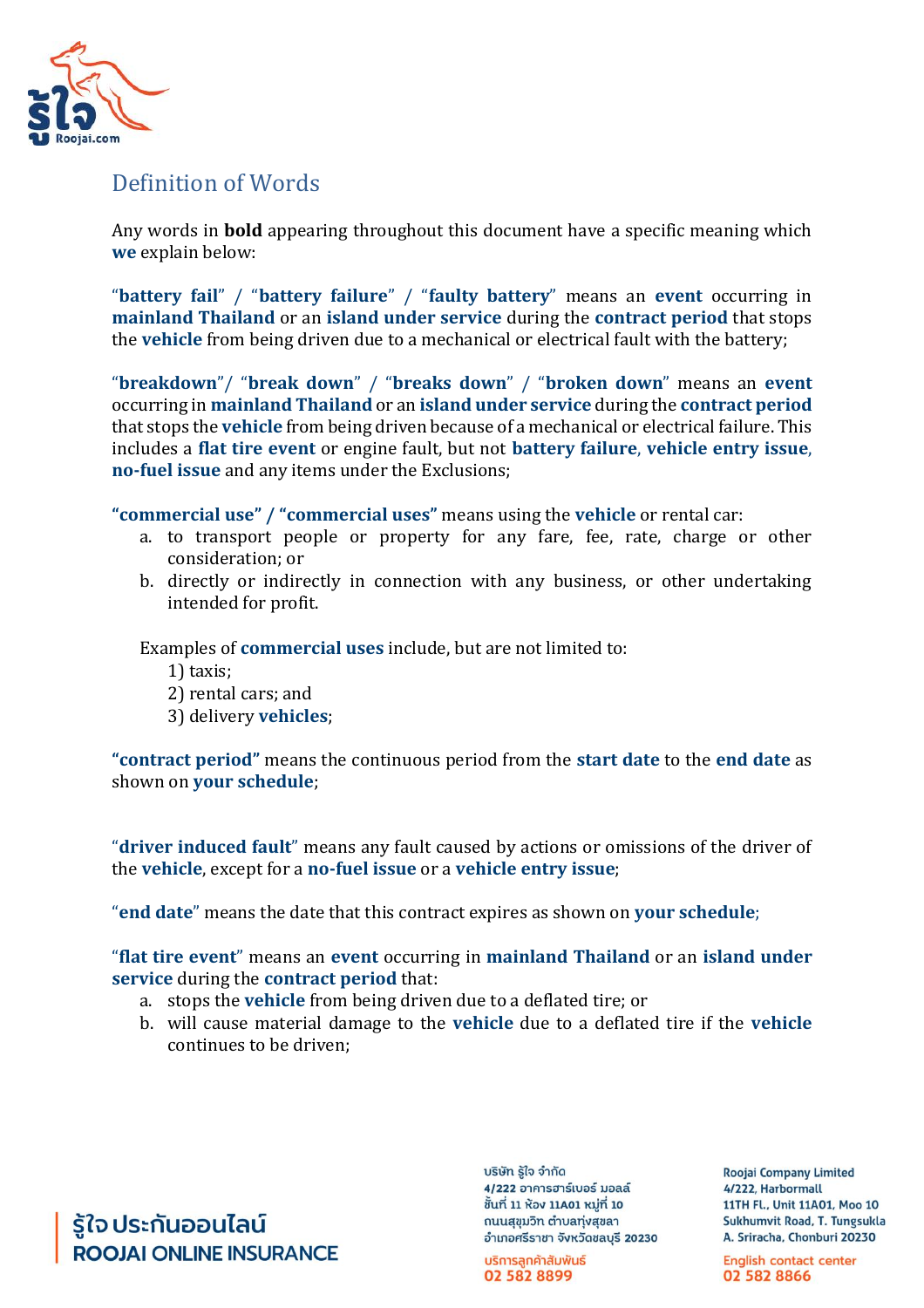

#### **"island under service"** means:

- a. Koh Chang, Trat;
- b. Koh Kho Khao, Phang Nga;
- c. Koh Lanta, Krabi;
- d. Koh Nang Kam, Phatthalung;
- e. Koh Phangnan, Surat Thani;
- f. Koh Phuket;
- g. Koh Samui, Surat Thani;
- h. Koh Tao, Surat Thani;
- i. Koh Yao Noi, Phang Nga;
- j. Koh Yao Yai, Phang Nga; and
- k. Koh Yo, Songhkla;

"**mainland Thailand**" means the main continuous extent area of Thailand, which shall not include offshore islands naturally detached from it, for example: an island connected to the main continuous extent area of Thailand by a man-made bridge is not considered as **mainland Thailand**;

"**mis-fuel**" / "**mis-fuelling**" means putting a fuel into a **vehicle** other than the fuels or fuel types recommended by the **vehicle**'s manufacturer;

**"no-fuel issue"** means an **event** occurring in **mainland Thailand** or an **island under service** during the **contract period** that stops the **vehicle** from being driven because there is no fuel in the **vehicle**. **Mis-fuelling** is not a **no-fuel issue**;

"**passengers**" means the driver and other persons travelling in the **vehicle**, up to the maximum number specified in the **vehicle**'s registration document (which will generally be the same as the number of seats in the **vehicle**);

"**Roojai**"/ "**we**"/ "**us**"/ "**our**" means **Roojai** Services Co. Ltd including its members of staff and any person appointed to act on its behalf;

"**repair workshop**" / "**workshop**" means a place where a **vehicle** can be repaired, regardless of its name;

"**road traffic collision**" means a traffic collision involving a **vehicle** within Thailand that immobilizes the **vehicle**;

**"rental service"** means the services where **Roojai** acts as an intermediary to arrange for a rental car for either a use relating to **your** insurance **vehicle** repair or **your** personal use.

**"RSA"** means road side assistance;

รู้ใจ ประกันออนไลน์ **ROOJAI ONLINE INSURANCE**  บริษัท รู้ใจ จำกัด 4/222 อาคารฮาร์เบอร์ มอลล์ ชิ้นที่ 11 ห้อง 11A01 หมู่ที่ 10 ถนนสุขุมวิท ตำบลทุ่งสุขลา อำเภอศรีราชา จังหวัดชลบุรี 20230

บริการลูกค้าสัมพันธ์ 02 582 8899

**Roojai Company Limited** 4/222. Harbormall 11TH Fl., Unit 11A01, Moo 10 Sukhumvit Road, T. Tungsukla A. Sriracha, Chonburi 20230